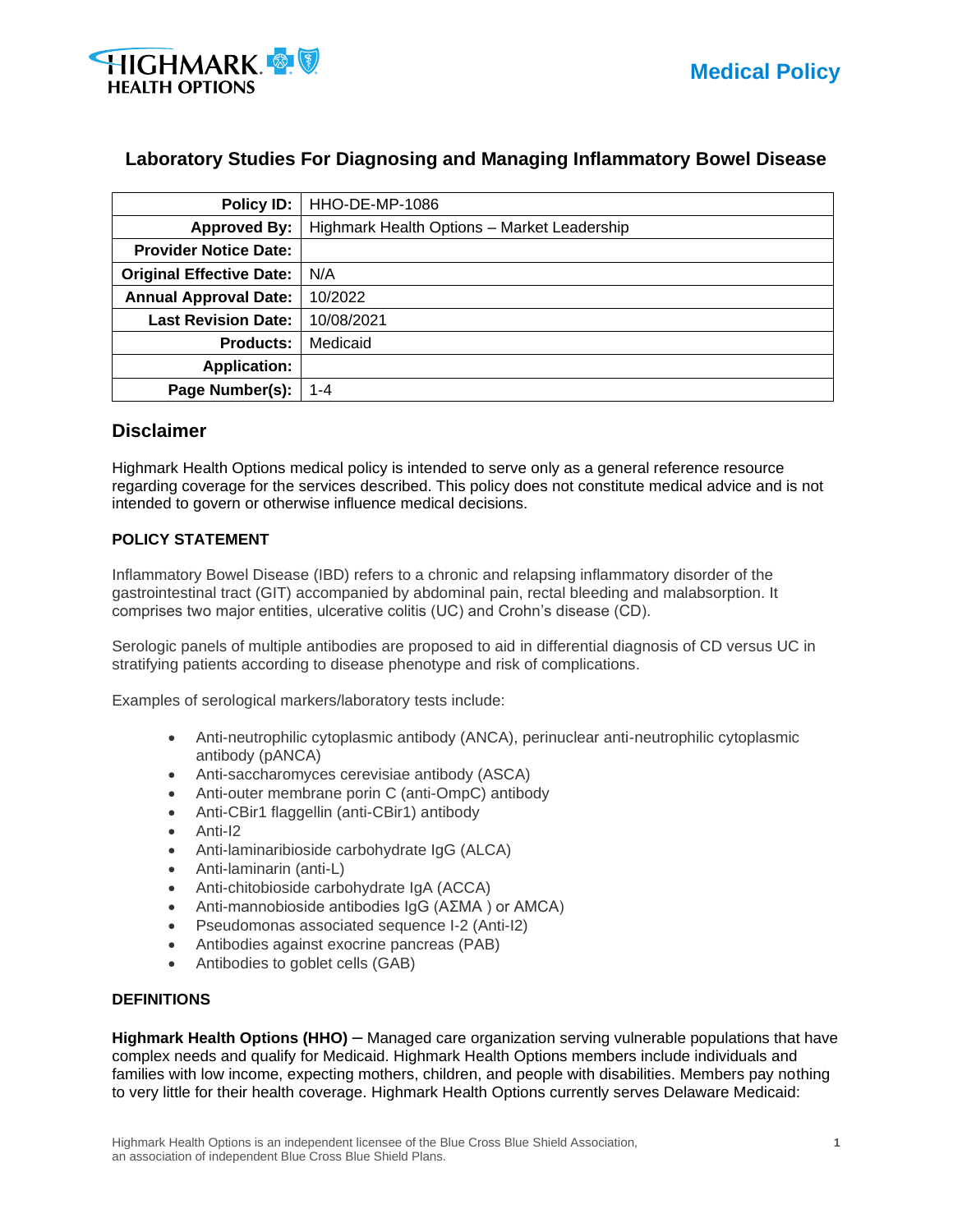

Delaware Healthy Children Program (DHCP) and Diamond State Health Plan and Health Plan Plus members.

**Inflammatory Bowel Disease** – A group of inflammatory conditions of the colon and small intestine.

### **POLICY POSITION**

Fecal calprotectin testing may be considered medically necessary for ANY of the following:

- Evaluation of individuals when the differential diagnosis is IBD; or
- Evaluation of individuals demonstrating symptoms of active disease; or
- Evaluation for mucosal healing when colonoscopy is being considered; or
- Evaluation for response to biologic or therapy escalation when colonoscopy is being considered; or
- IBD for which endoscopy with biopsy is being considered.

Fecal calprotectin testing is considered experimental/investigational for all other indications because the safety and/or effectiveness of this service cannot be established by the available published peer-reviewed literature.

ANCA/ASCA may be considered medically necessary for individuals with indeterminate colitis that are being considered for surgery.

All other serological marker/laboratory tests are considered experimental/investigational for all other indications because the safety and/or effectiveness of these services cannot be established by the available published peer-reviewed literature.

| <b>Table</b> | <b>Style</b>                                                                                                                                                                                                                   |
|--------------|--------------------------------------------------------------------------------------------------------------------------------------------------------------------------------------------------------------------------------|
| 81401        | Molecular Pathology Procedure, Level 2 (e.g., 2-10 Snps, 1 Methylated Variant, Or 1<br>Somatic Variant [typically using Nonsequencing Target Variantanalysis], Or Detection Of<br>A Dynamic Mutation Disorder/triplet Repeat). |
| 83993        | Calprotectin, Fecal.                                                                                                                                                                                                           |
| 86255        | Fluorescent Noninfectious Agent Antibody; Screen, Each Antibody.                                                                                                                                                               |
| 86256        | Fluorescent Noninfectious Agent Antibody; Titer, Each Antibody.                                                                                                                                                                |
| 86671        | Antibody; Fungus, Not Elsewhere Specified.                                                                                                                                                                                     |
| 89240        | Unlisted Miscellaneous Pathology Test.                                                                                                                                                                                         |

## **PROCEDURE CODES**

#### **Covered Diagnosis Code For Procedure Codes 86255, 86256 and 86671**

| K52.3 |  |  |
|-------|--|--|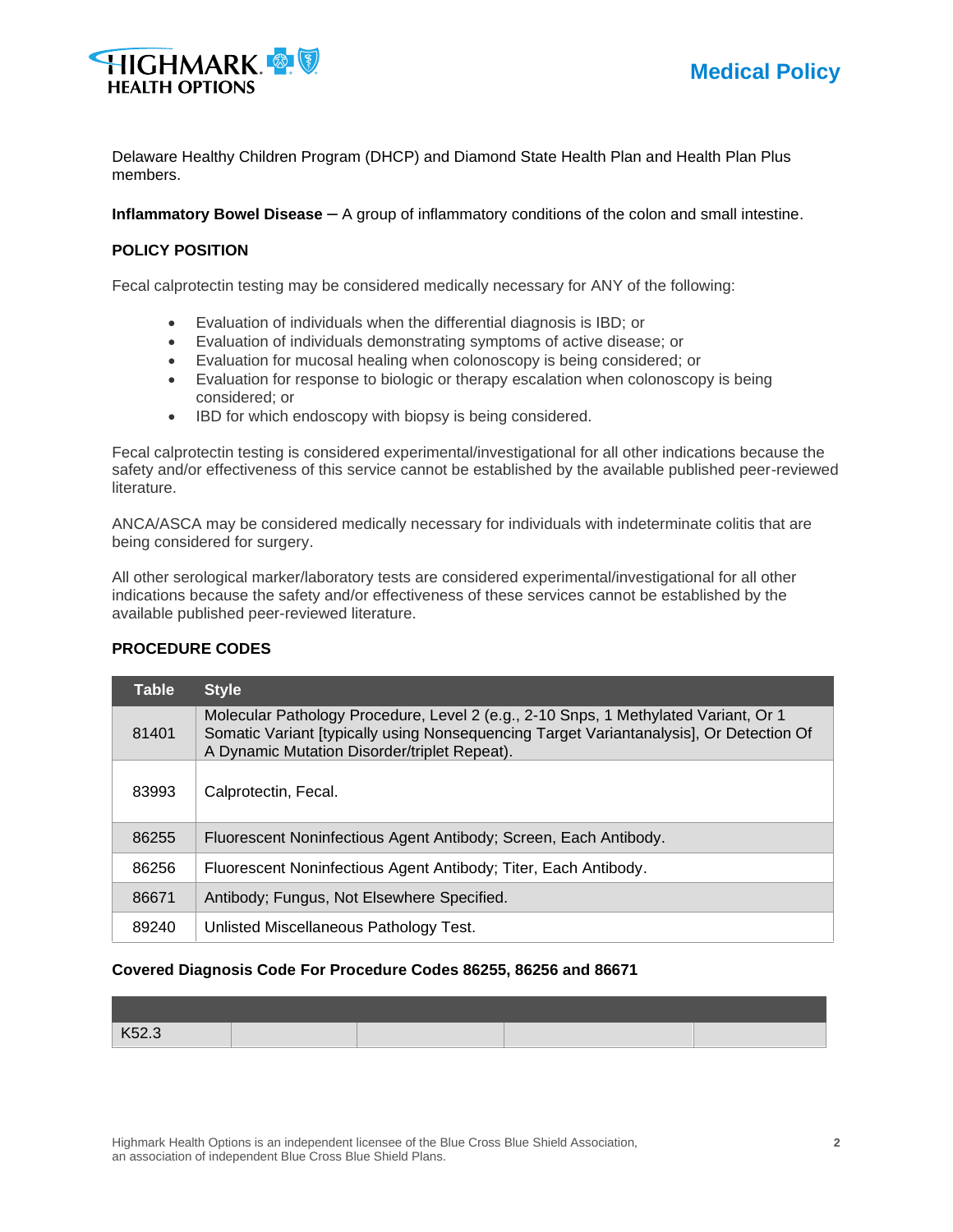

#### **Noncovered services**

Experimental/investigational (E/I) services are not covered regardless of place of service.

## **References**

Walsham N, Sherwood R. Fecal calprotectin in inflammatory bowel disease. Clin Exp Gastroenterol. 2016;9:21–29.

National Institute for Health and Care Excellence. Point-of-care and home faecal calprotectin tests for monitoring treatment response in inflammatory bowel disease. 2017.

Diagnosing and Managing IBD. Crohn's & Colitis Foundation of America. 2017.

Rogler G, Biedermann L. Clinical Utility of Biomarkers in IBD. Current Gastroenterology Reports. 2015;17(7):26.

Menees S, Powell C, Kurlander J, Goel A, Chey W. A meta-analysis of the utility of C-reactive protein, erythrocyte sedimentation rate, fecal calprotectin, and fecal lactoferrin to exclude inflammatory bowel disease in adults with IBS. Am J Gastroenterol. 2015;110(3):444-454.

Holtman G, Lisman-van Leeuwen Y, Berger M, et al. Diagnostic Accuracy of Fecal Calprotectin for Pediatric Inflammatory Bowel Disease in Primary Care: A Prospective Cohort Study. Ann Fam Med. 2016;14(5):437-445.

Hayes, Inc. Hayes Health Technology Brief. Fecal calprotectin assay for monitoring disease activity in Crohn's disease. Lansdale, PA: Hayes, Inc.; 07/07/2017

Lichtenstein GR, Loftus EV, Isaacs KL, et al. ACG Clinical Guideline: management of Crohn's disease in adults. Am J Gastroenterol. 2018;113(4):481-517.

National Institute for Health and Care Excellence (NICE). Faecal calprotectin diagnostic tests for inflammatory diseases of the bowel DG11. 2013 [Reaffirmed 2017].

Lasson A, Ohman L, Stotzer PO, et al. Pharmacological intervention based on fecal calprotectin levels in patients with ulcerative colitis at high risk of a relapse: A prospective, randomized, controlled study. United European Gastroenterol J. 2015;3(1):72-79.

Heida A, Park KT, van Rheenen PF. Clinical utility of fecal calprotectin monitoring in asymptomatic patients with inflammatory bowel disease: a systematic review and practical guide. Inflamm Bowel Dis. 2017;23(6):894-902.

Colombel JF, Panaccione R, Bossuyt P, et al. Effect of tight control management on Crohn's disease (CALM): a multicentre, randomised, controlled phase 3 trial. Lancet. 2018;390(10114):2779- 2789.

Rokkas T, Portincasa P, Koutroubakis IE. Fecal calprotectin in assessing inflammatory bowel disease endoscopic activity: a diagnostic accuracy meta-analysis. J Gastrointestin Live Dis. 2018;27(3):299-306.

Wright EK, Kamm MA, De Cruz, et al. Measurement of fecal calprotectin improves monitoring and detection of recurrence of Crohn's disease after surgery. Gastroenterology. 2015;148(5):938-947.

World Gastroenterology Organisation (WGO). Practice Guideline - Inflammatory Bowel Disease (IBD). 2015.